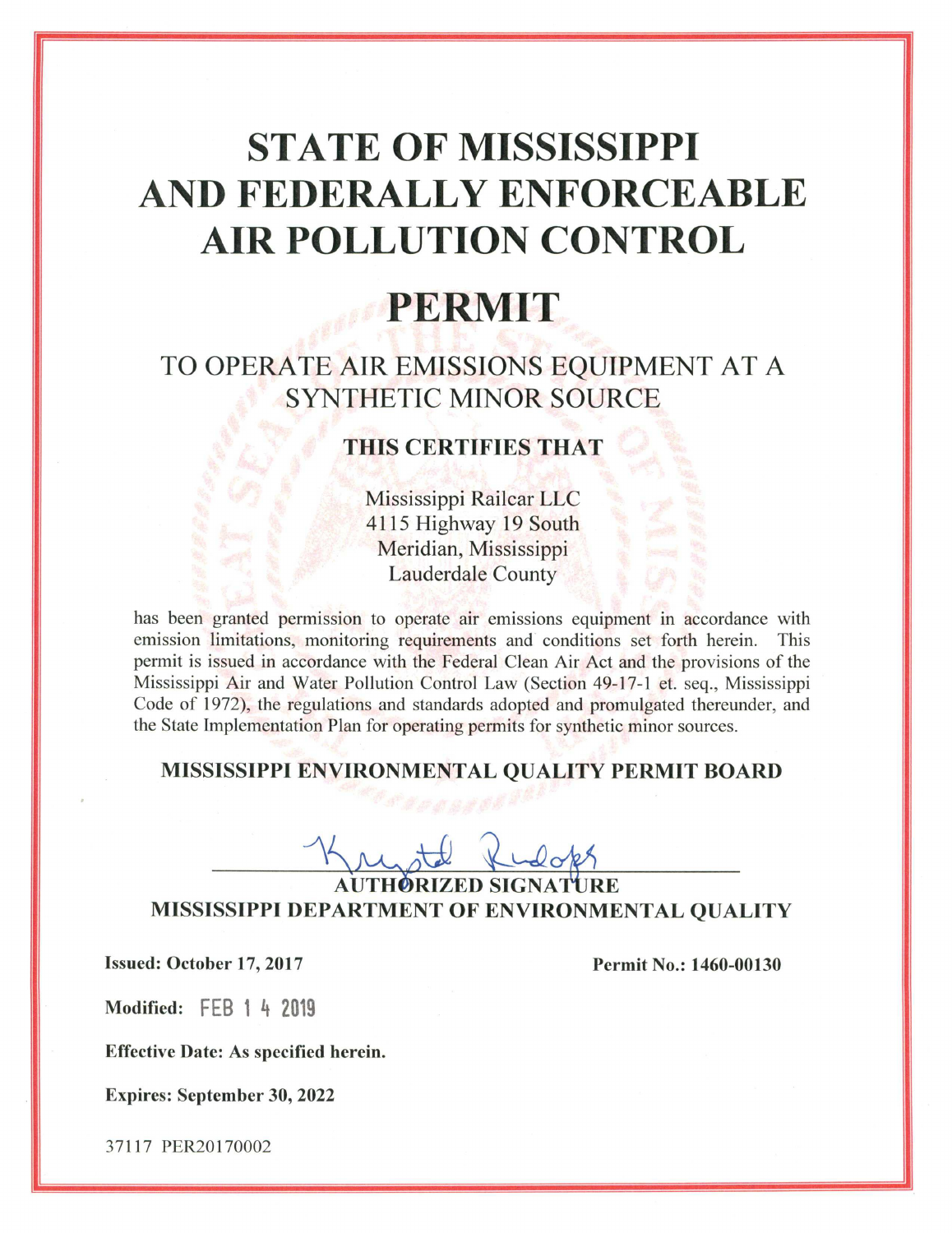#### **Section 1.**

#### **A. GENERAL CONDITIONS**

- 1. This permit is for air pollution control purposes only. (Ref.: 11 Miss. Admin. Code Pt. 2, R. 2.1.D.)
- 2. This permit is a Federally-approved permit to operate a synthetic minor source as described in 11 Miss. Admin. Code Pt. 2, R. 2.4.D. (Ref.: 11 Miss. Admin. Code Pt. 2, R. 2.4.D.)
- 3. Any activities not identified in the application are not authorized by this permit. (Ref.: Miss. Code Ann. 49-17-29 1.b)
- 4. The knowing submittal of a permit application with false information may serve as the basis for the Permit Board to void the permit issued pursuant thereto or subject the applicant to penalties for constructing or operating without a valid permit. (Ref.: 11 Miss. Admin. Code Pt. 2, R. 2.2.B(5).)
- 5. The issuance of a permit does not release the permittee from liability for constructing or operating air emissions equipment in violation of any applicable statute, rule, or regulation of state or federal environmental authorities. (Ref.: 11 Miss. Admin. Code Pt. 2, R. 2.2.B(7).)
- 6. It shall not be a defense for a permittee in an enforcement action that it would have been necessary to halt or reduce the permitted activity in order to maintain compliance with the conditions of this permit unless halting or reducing activity would create an imminent and substantial endangerment threatening the public health and safety of the lives and property of the people of this state. (Ref.: 11 Miss. Admin. Code Pt. 2, R. 2.2. $B(15)(a)$ .)
- 7. The issuance of this permit does not convey any property rights in either real or personal property, or any exclusive privileges, nor does it authorize any injury to private property or any invasion of personal rights, nor any infringement of Federal, State or local laws or regulations. (Ref.: 11 Miss. Admin. Code Pt. 2, R.  $2.2.B(15)(c)$ .)
- 8. The permittee shall allow the Mississippi Department of Environmental Quality Office of Pollution Control and the Mississippi Environmental Quality Permit Board and/or their authorized representatives, upon the presentation of credentials:
	- a. To enter upon the permittee's premises where an air emission source is located or in which any records are required to be kept under the terms and conditions of this permit, and
	- b. At reasonable times to have access to and copy any records required to be kept under the terms and conditions of this permit; to inspect any monitoring equipment or monitoring method required in this permit; and to sample any air emission.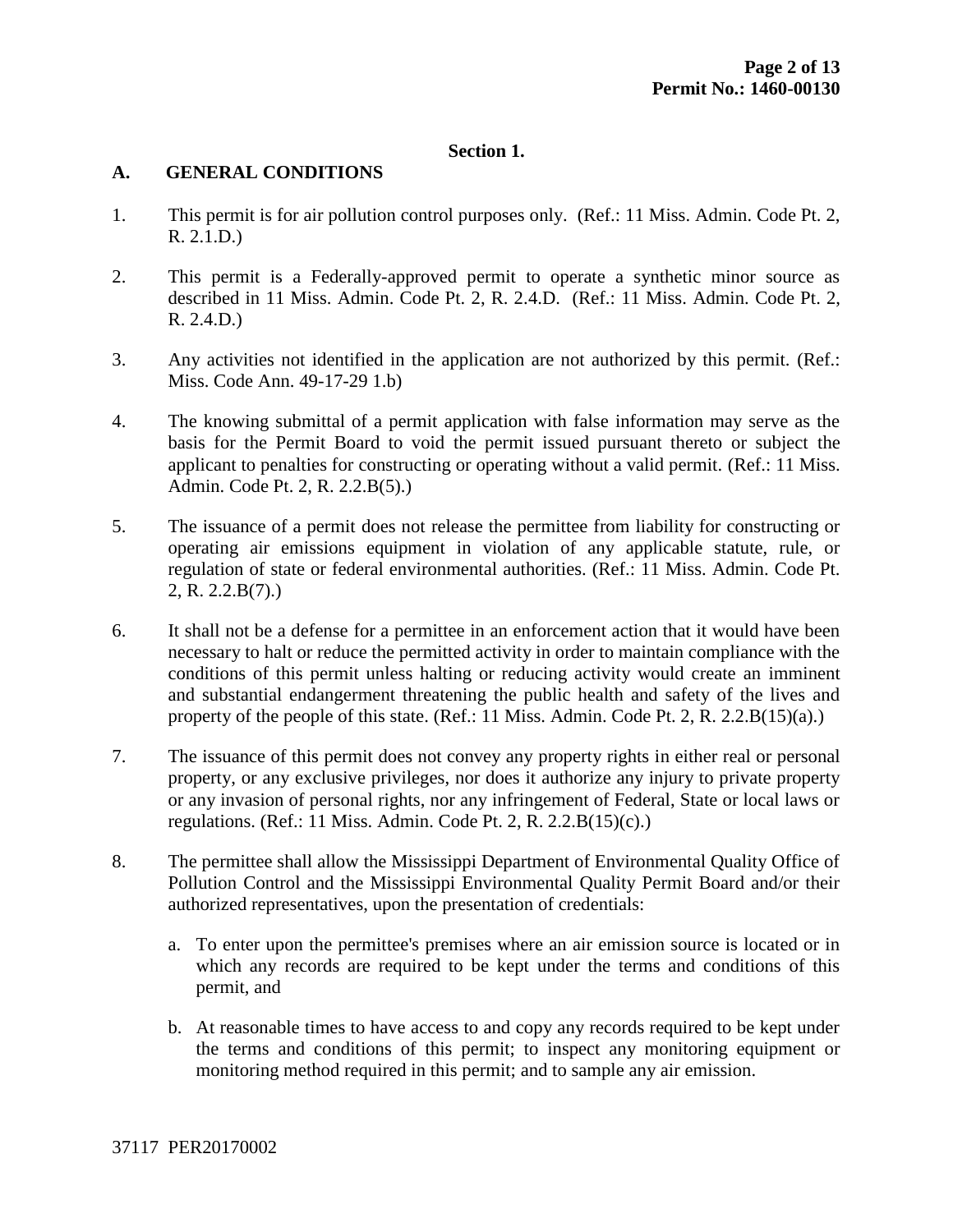(Ref.: Miss. Code Ann. 49-17-21)

- 9. Except for data determined to be confidential under the Mississippi Air & Water Pollution Control Law, all reports prepared in accordance with the terms of this permit shall be available for public inspection at the offices of the Mississippi Department of Environmental Quality Office of Pollution Control. (Ref.: Miss. Code Ann. 49-17-39)
- 10. Nothing herein contained shall be construed as releasing the permittee from any liability for damage to persons or property by reason of the installation, maintenance, or operation of the air cleaning facility, or from compliance with the applicable statutes of the State, or with local laws, regulations, or ordinances. (Ref.: 11 Miss. Admin. Code Pt. 2, R.  $2.2.B(7)$ .
- 11. The provisions of this permit are severable. If any provision of this permit, or the application of any provision of this permit to any circumstances, is challenged or held invalid, the validity of the remaining permit provisions and/or portions thereof or their application to other persons or sets of circumstances, shall not be affected thereby. (Ref.: 11 Miss. Admin. Code Pt. 2, R. 2.1.D(7).)
- 12. This permit does not authorize a modification as defined in Regulation 11 Miss. Admin. Code Pt. 2, Ch.2., "Permit Regulations for the Construction and/or Operation of Air Emission Equipment." A modification may require a Permit to Construct and a modification of this permit. Modification is defined as "Any physical change in or change in the method of operation of a facility which increases the actual emissions or the potential uncontrolled emissions of any air pollutant subject to regulation under the Federal Act emitted into the atmosphere by that facility or which results in the emission of any air pollutant subject to regulation under the Federal Act into the atmosphere not previously emitted. A physical change or change in the method of operation shall not include:
	- a. Routine maintenance, repair, and replacement;
	- b. Use of an alternative fuel or raw material by reason of an order under Sections 2(a) and (b) of the Federal Energy Supply and Environmental Coordination Act of 1974 (or any superseding legislation) or by reason of a natural gas curtailment plan pursuant to the Federal Power Act;
	- c. Use of an alternative fuel by reason of an order or rule under Section 125 of the Federal Act;
	- d. Use of an alternative fuel or raw material by a stationary source which:
		- (1) The source was capable of accommodating before January 6, 1975, unless such change would be prohibited under any federally enforceable permit condition which was established after January 6, 1975, pursuant to 40 CFR 52.21 or under regulations approved pursuant to 40 CFR 51.166; or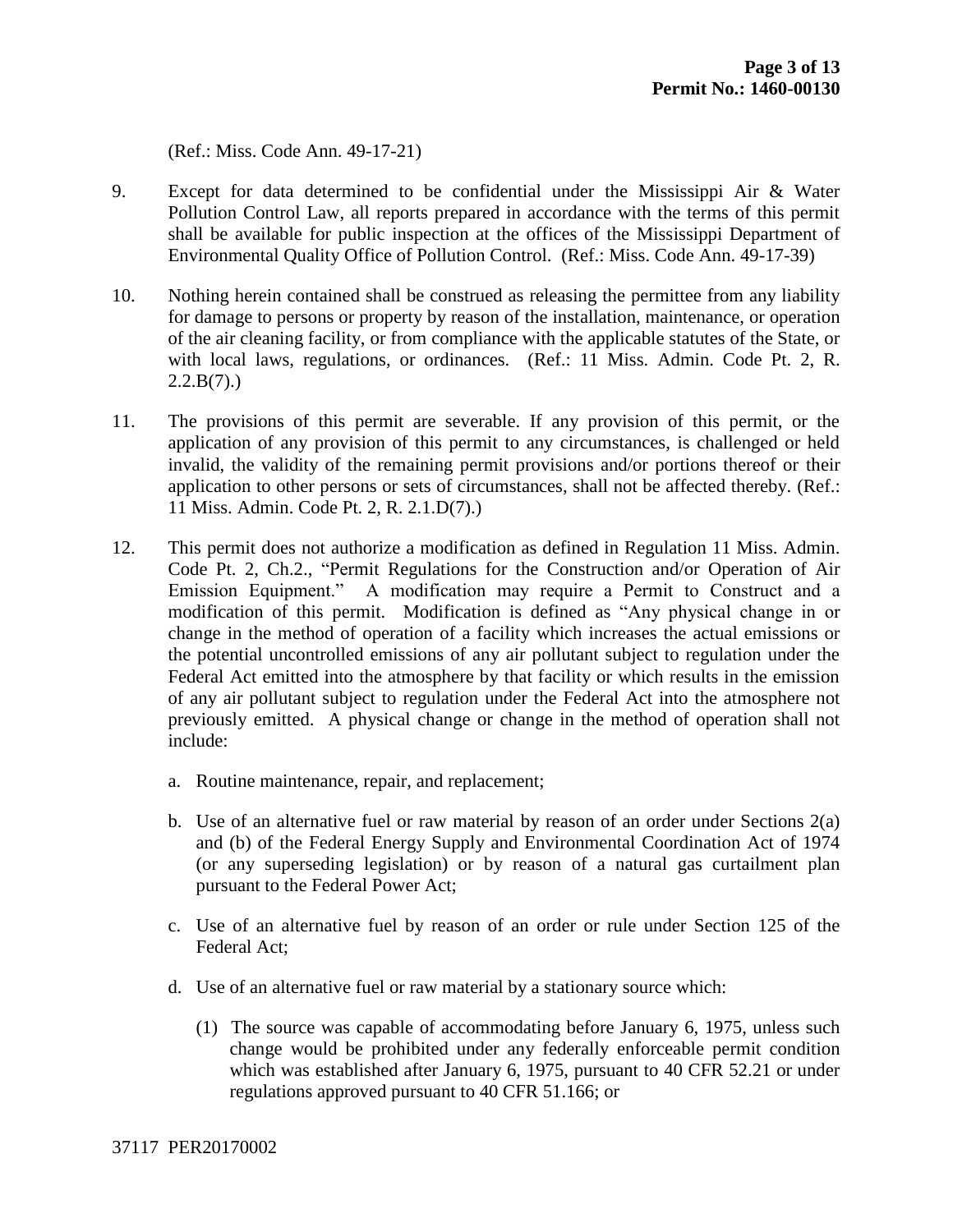- (2) The source is approved to use under any permit issued under 40 CFR 52.21 or under regulations approved pursuant to 40CFR 51.66;
- e. An increase in the hours of operation or in the production rate unless such change would be prohibited under any federally enforceable permit condition which was established after January 6, 1975, pursuant to 40 CFR 52.21 or under regulations approved pursuant to 40 CFR Subpart I or 40 CFR 51.166; or
- f. Any change in ownership of the stationary source.

(Ref.: 11 Miss. Admin. Code Pt. 2, R. 2.1.C(15).)

#### **B. GENERAL OPERATIONAL CONDITIONS**

- 1. Should the Executive Director of the Mississippi Department of Environmental Quality declare an Air Pollution Emergency Episode, the permittee will be required to operate in accordance with the permittee's previously approved Emissions Reduction Schedule or, in the absence of an approved schedule, with the appropriate requirements specified in Regulation, 11 Miss. Admin. Code Pt. 2, "Regulations for the Prevention of Air Pollution Emergency Episodes" for the level of emergency declared. (Ref.: 11 Miss. Admin. Code Pt. 2, R. 2.10.)
- 2. Any diversion from or bypass of collection and control facilities is prohibited, except as provided for in 11 Miss. Admin. Code Pt. 2, R. 1.10., "Air Emission Regulations for the Prevention, Abatement, and Control of Air Contaminants." (Ref.: 11 Miss. Admin. Code Pt. 2, R. 1.10.)
- 3. Solids removed in the course of control of air emissions shall be disposed of in a manner such as to prevent the solids from becoming windborne and to prevent the materials from entering State waters without the proper environmental permits. (Ref.: Miss. Code Ann. 49-17-29 1.a(i and ii))
- 4. Except as otherwise specified herein, the permittee shall be subject to the following provisions with respect to upsets, startups, and shutdowns.
	- a. Upsets
		- (1) For an upset defined in 11 Miss. Admin. Code Pt. 2, R. 1.2., the Commission may pursue an enforcement action for noncompliance with an emission standard or other requirement of an applicable rule, regulation, or permit. In determining whether to pursue enforcement action, and/or the appropriate enforcement action to take, the Commission may consider whether the source has demonstrated through properly signed contemporaneous operating logs or other relevant evidence the following: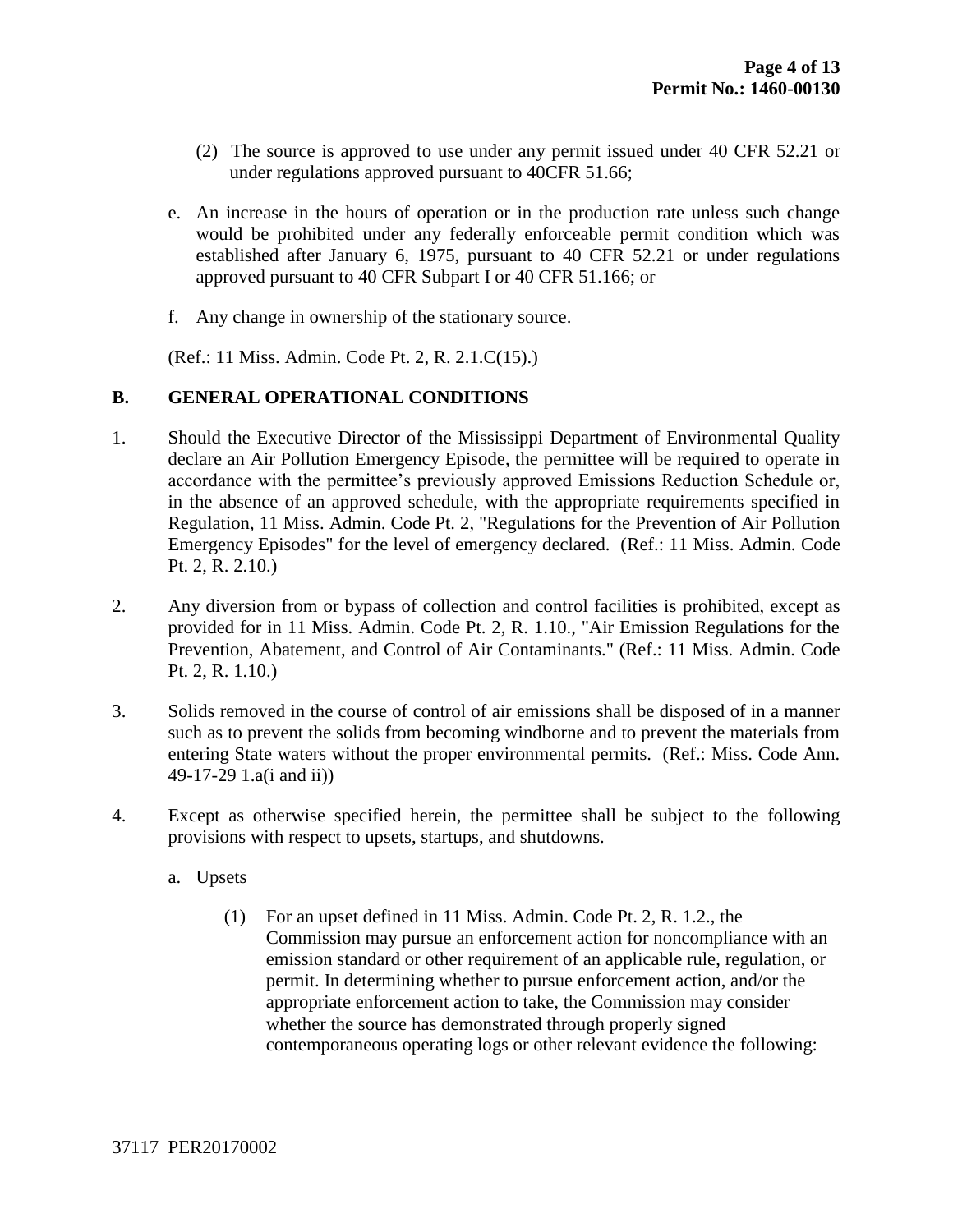- (i) An upset occurred and that the source can identify the cause(s) of the upset;
- (ii) The source was at the time being properly operated;
- (iii) During the upset the source took all reasonable steps to minimize levels of emissions that exceeded the emission standard or other requirement of an applicable rule, regulation, or permit;
- (iv) That within 5 working days of the time the upset began, the source submitted a written report to the Department describing the upset, the steps taken to mitigate excess emissions or any other noncompliance, and the corrective actions taken and;
- (v) That as soon as practicable but no later than 24 hours of becoming aware of an upset that caused an immediate adverse impact to human health or the environment beyond the source boundary or caused a general nuisance to the public, the source provided notification to the Department.
- (2) In any enforcement proceeding by the Commission, the source seeking to establish the occurrence of an upset has the burden of proof.
- (3) This provision is in addition to any upset provision contained in any applicable requirement.
- (4) These upset provisions apply only to enforcement actions by the Commission and are not intended to prohibit EPA or third party enforcement actions.
- b. Startups and Shutdowns (as defined by 11 Miss. Admin. Code Pt. 2, R. 1.2.)
	- (1) Startups and shutdowns are part of normal source operation. Emission limitations apply during startups and shutdowns unless source specific emission limitations or work practice standards for startups and shutdowns are defined by an applicable rule, regulation, or permit.
	- (2) Where the source is unable to comply with existing emission limitations established under the State Implementation Plan (SIP) and defined in this regulation, 11 Mississippi Administrative Code, Part 2, Chapter 1, the Department will consider establishing source specific emission limitations or work practice standards for startups and shutdowns. Source specific emission limitations or work practice standards established for startups and shutdowns are subject to the requirements prescribed in 11 Miss. Admin. Code Pt. 2, R. 1.10.B(2)(a) through (e).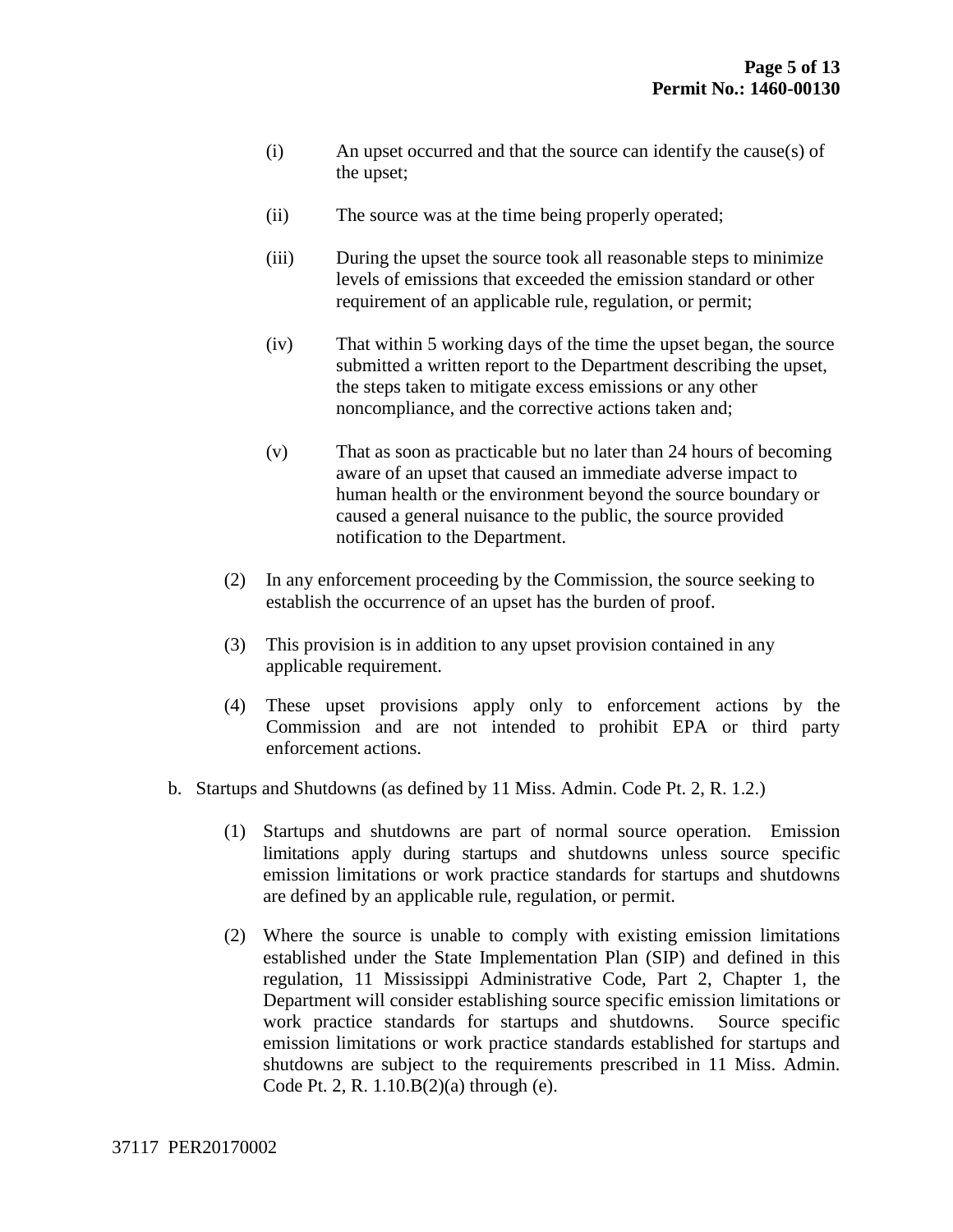(3) Where an upset as defined in Rule 1.2 occurs during startup or shutdown, see the upset requirements above.

(Ref.: 11 Miss. Admin. Code Pt. 2, R. 1.10.)

- 5. Compliance Testing: Regarding compliance testing:
	- a. The results of any emissions sampling and analysis shall be expressed both in units consistent with the standards set forth in any Applicable Rules and Regulations or this permit and in units of mass per time.
	- b. Compliance testing will be performed at the expense of the permittee.
	- c. Each emission sampling and analysis report shall include but not be limited to the following:
		- (1) Detailed description of testing procedures;
		- (2) Sample calculation(s);
		- (3) Results; and
		- (4) Comparison of results to all Applicable Rules and Regulations and to emission limitations in the permit.

(Ref.: 11 Miss. Admin. Code Pt. 2, R. 2.6.B(3), (4), and (6).)

#### **C. PERMIT RENEWAL / MODIFICATION / TRANSFER / TERMINATION**

- 1. For renewal of this permit, the applicant shall make application not less than one-hundred eighty (180) days prior to the expiration date of the permit substantiated with current emissions data, test results or reports or other data as deemed necessary by the Mississippi Environmental Quality Permit Board. If the applicant submits a timely and complete application pursuant to this paragraph and the Permit Board, through no fault of the applicant, fails to act on the application on or before the expiration date of the existing permit, the applicant shall continue to operate the stationary source under the terms and conditions of the expired permit, which shall remain in effect until final action on the application is taken by the Permit Board. Permit expiration terminates the source's ability to operate unless a timely and complete renewal application has been submitted. (Ref.: 11 Miss. Admin. Code Pt. 2, R. 2.8.)
- 2. The permittee shall furnish to the DEQ within a reasonable time any information the DEQ may request in writing to determine whether cause exists for modifying, revoking and reissuing, or terminating the permit or to determine compliance with the permit. Upon request, the permittee shall also furnish to the DEQ copies of records required to be kept by the permit or, for information claimed to be confidential, the permittee shall furnish such records to the DEQ along with a claim of confidentiality. The permittee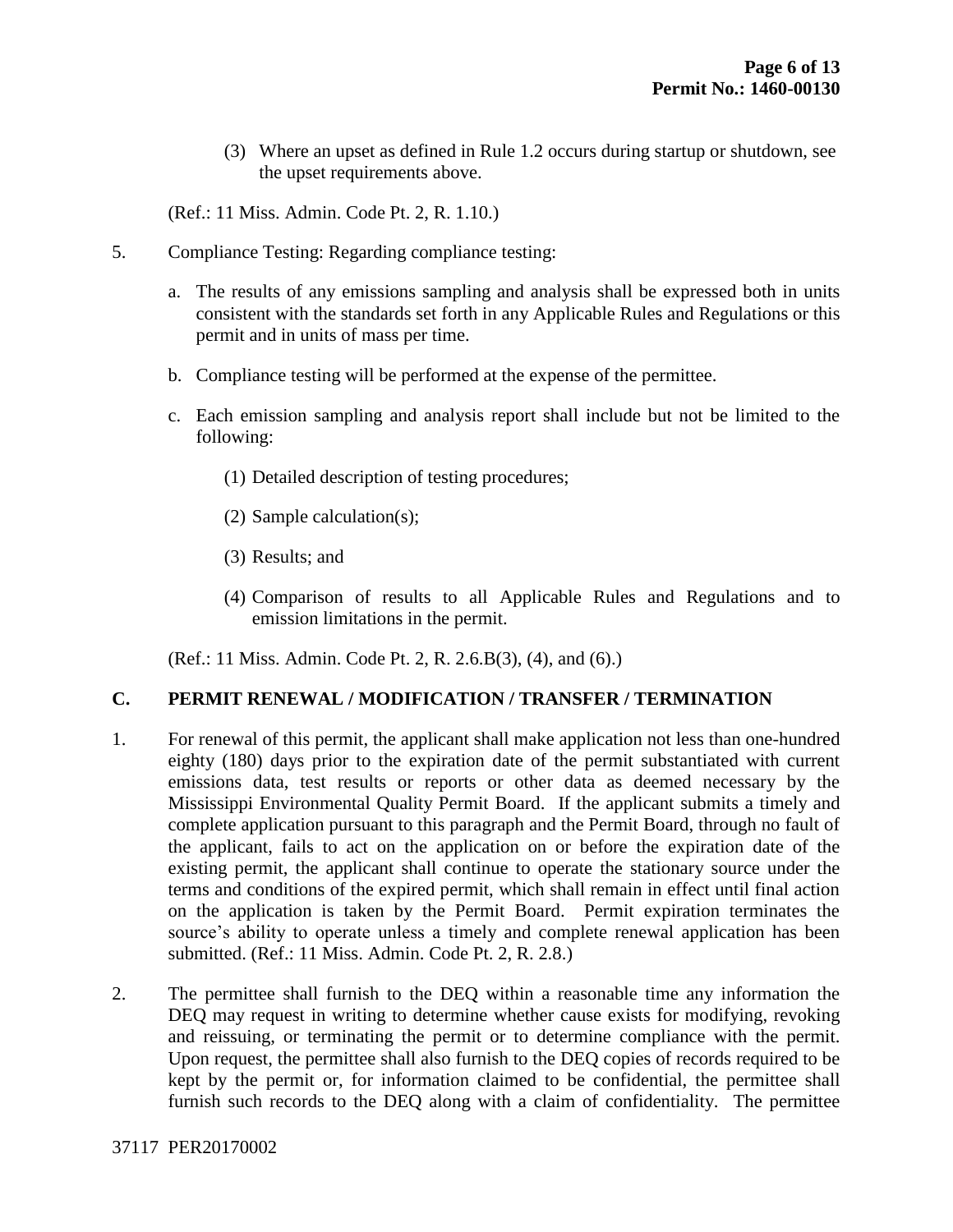may furnish such records directly to the Administrator along with a claim of confidentiality. (Ref.: 11 Miss. Admin. Code Pt. 2, R.  $2.2.B(15)(d)$ .)

- 3. The permit and/or any part thereof may be modified, revoked, reopened, and reissued, or terminated for cause. Sufficient cause for a permit to be reopened shall exist when an air emissions stationary source becomes subject to Title V. The filing of a request by the permittee for a permit modification, revocation and reissuance, or termination, or of a notification of planned changes or anticipated noncompliance does not stay any permit condition. (Ref.: 11 Miss. Admin. Code Pt. 2, R. 2.2.B(15)(b).)
- 4. After notice and opportunity for a hearing, this permit may be modified, suspended, or revoked in whole or in part during its term for cause including, but not limited to:
	- a. Persistent violation of any terms or conditions of this permit.
	- b. Obtaining this permit by misrepresentation or failure to disclose fully all relevant facts; or
	- c. A change in federal, state, or local laws or regulations that require either a temporary or permanent reduction or elimination of previously authorized air emission.

(Ref.: 11 Miss. Admin. Code Pt. 2, R. 2.2.C.)

5. This permit may only be transferred upon approval of the Mississippi Environmental Quality Permit Board. (Ref.: 11 Miss. Admin. Code Pt. 2, R. 2.16.B.)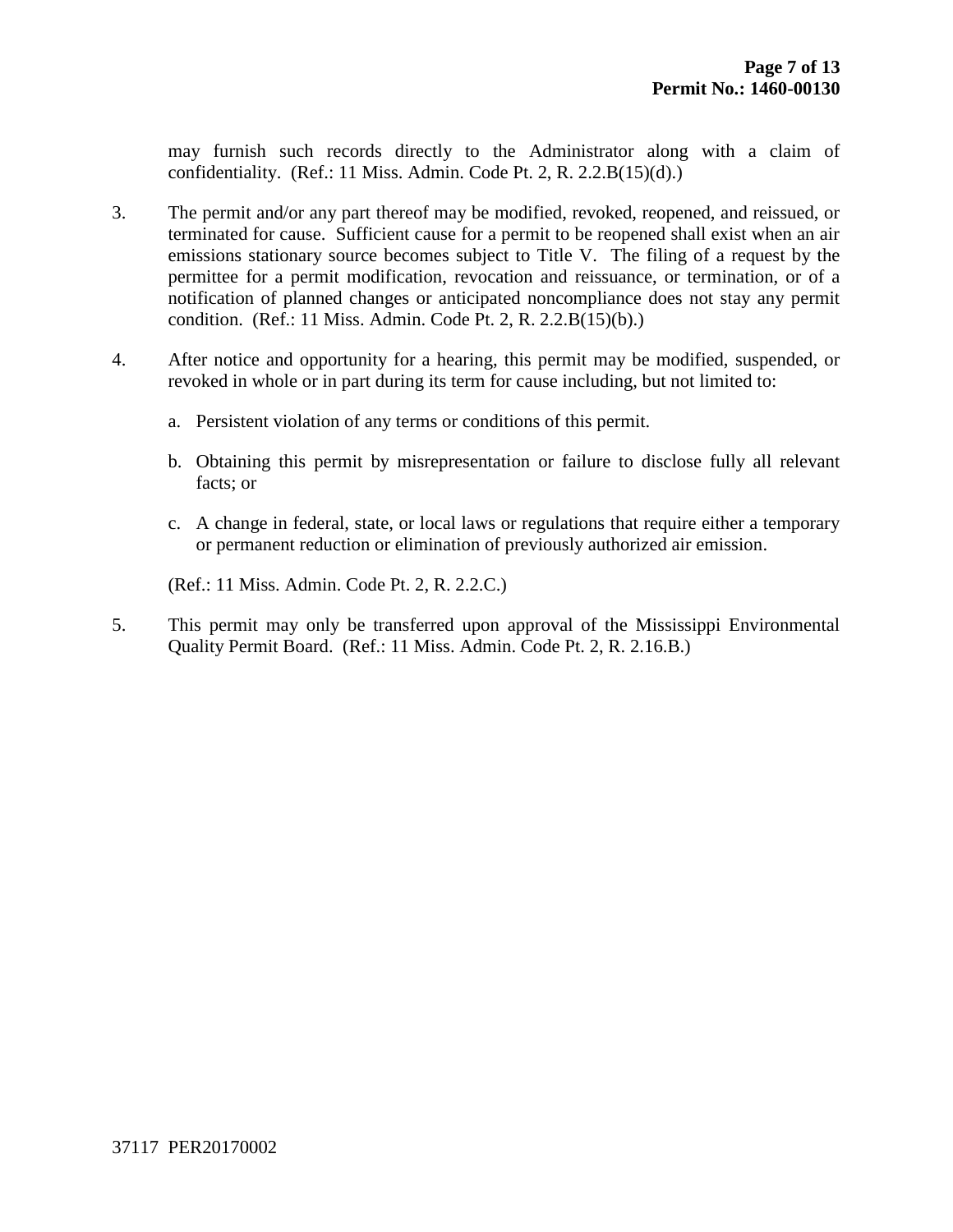#### **SECTION 2 EMISSION POINT DESCRIPTION**

The permittee is authorized to operate air emissions equipment, as described in the following table.

| <b>Emission</b><br><b>Point</b> | <b>Description</b>                                                                                                                                                                                 |  |  |  |
|---------------------------------|----------------------------------------------------------------------------------------------------------------------------------------------------------------------------------------------------|--|--|--|
| <b>AA-000</b>                   | <b>Entire Rail Car Repair Facility</b>                                                                                                                                                             |  |  |  |
| <b>AA-100</b>                   | Line #1 Rail Car Repair Operations                                                                                                                                                                 |  |  |  |
| AA-101a                         | Abrasive Blasting Booth $#1$ – particulate emissions from this unit are captured and controlled using an<br>abrasive recovery system and dust collector. This booth has only one (1) spray nozzle. |  |  |  |
| $AA-101b$                       | Abrasive Blasting Booth $#2$ – particulate emissions from this unit are captured and controlled using an<br>abrasive recovery system and dust collector. This booth has only one (1) spray nozzle. |  |  |  |
| $AA-101c$                       | Dust Collector – One (1) pulse jet equipped dust collector used for controlling abrasive blasting particulate<br>emissions                                                                         |  |  |  |
| AA-102                          | Rail Car Spray Painting Booth #1 - emissions from this unit are controlled via exhaust fans which route<br>particulate matter through a dry filter.                                                |  |  |  |
| $AA-103$                        | Rail Car Interior Lining Booth #1 – emissions from this unit are controlled via exhaust fans which route<br>particulate matter through a dry filter.                                               |  |  |  |
| $AA-200$                        | Line #2 Rail Car Repair Operations                                                                                                                                                                 |  |  |  |
| $AA-201a$                       | Abrasive Blasting Booth $#3$ – particulate emissions from this unit are captured and controlled using an<br>abrasive recovery system and dust collector. This booth has two (2) spray nozzles.     |  |  |  |
| AA-201b                         | Abrasive Blasting Booth #4 – particulate emissions from this unit are captured and controlled using an<br>abrasive recovery system and dust collector. This booth has two (2) spray nozzles.       |  |  |  |
| AA-202a                         | Rail Car Spray Painting Booth #2 - emissions from this unit are controlled via exhaust fans which route<br>particulate matter through a dry filter.                                                |  |  |  |
| $AA-202b$                       | Rail Car Spray Painting Booth #3 - emissions from this unit are controlled via exhaust fans which route<br>particulate matter through a dry filter.                                                |  |  |  |
| AA-203a                         | Rail Car Interior Lining Booth #2 and #3 - emissions from this unit are controlled via exhaust fans which<br>route particulate matter through a dry filter.                                        |  |  |  |
| AA-203b                         | Rail Car Interior Lining Booth #4 and #5 - emissions from this unit are controlled via exhaust fans which<br>route particulate matter through a dry filter.                                        |  |  |  |
| AA-300                          | Facility-Wide Welding Operations – consists of 23 MIG welding stations and 12 stick welding stations                                                                                               |  |  |  |
| <b>AA-400</b>                   | Facility-Wide External Combustion Equipment – including, but not limited to, process heaters, space<br>heaters, air handlers, etc.                                                                 |  |  |  |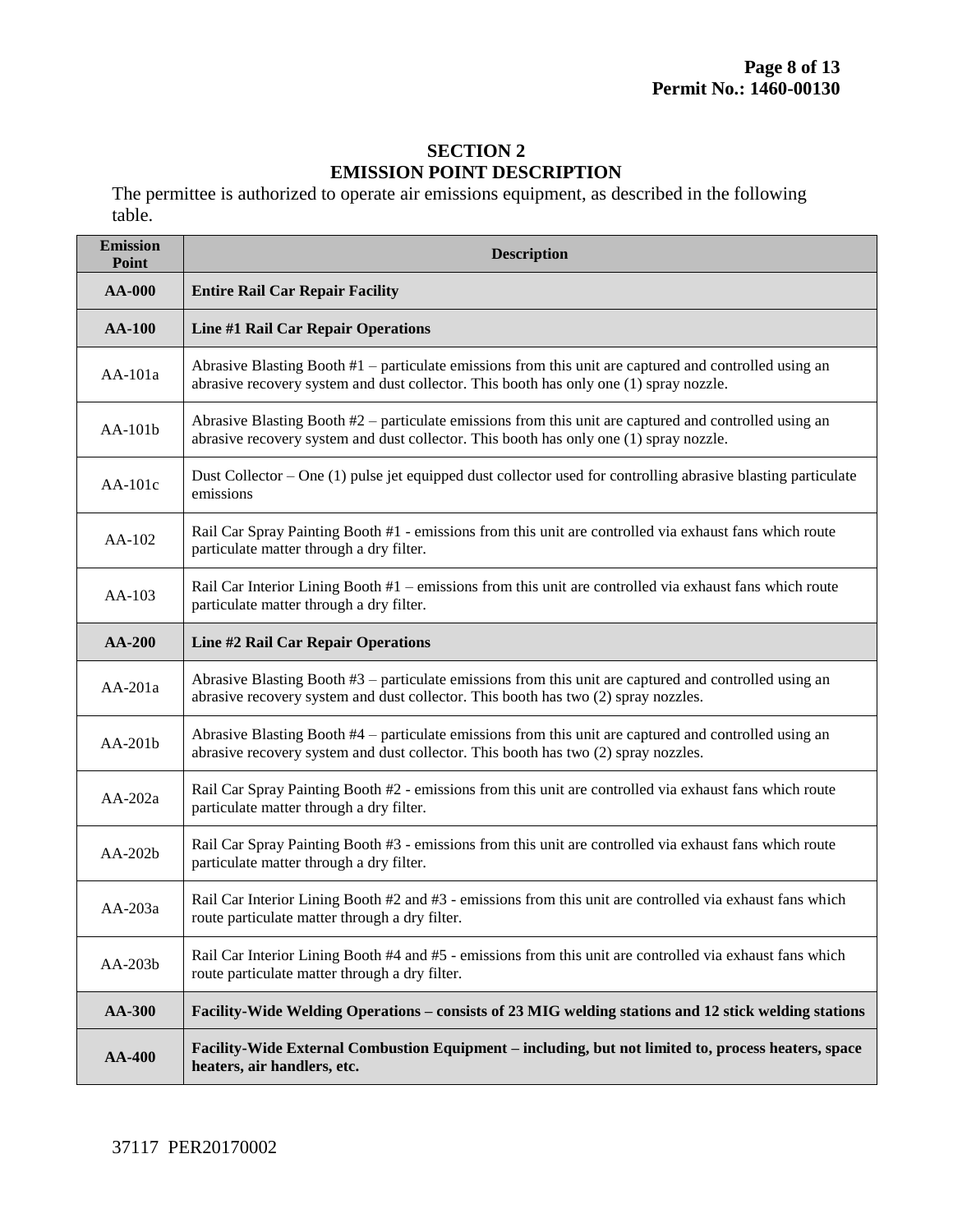| <b>Emission</b><br>Point                                                 | <b>Applicable Requirement</b>                     | <b>Condition</b><br>Number(s)                              | Pollutant/<br><b>Parameter</b>            | <b>Limitation/Standard</b>                                       |
|--------------------------------------------------------------------------|---------------------------------------------------|------------------------------------------------------------|-------------------------------------------|------------------------------------------------------------------|
| $AA-000$                                                                 | 11 Miss. Admin. Code Pt. 2, R.<br>1.3.A.          | 3.1<br>Opacity<br>Facility-wide opacity limitations<br>3.2 |                                           |                                                                  |
|                                                                          | 11 Miss. Admin. Code Pt. 2, R.<br>1.3.B.          |                                                            |                                           |                                                                  |
| $AA-102$<br>$AA-103$<br>$AA-202a$<br>$AA-202b$<br>$AA-203a$<br>$AA-203b$ | 11 Miss. Admin. Code Pt. 2, R.<br>2.2.B(10).      | 3.3                                                        | <b>VOC</b>                                | $90.0$ tpy                                                       |
|                                                                          |                                                   | 3.4                                                        | <b>HAPs</b>                               | 9.0 tpy for any individual HAP<br>24.0 tpy for all combined HAPs |
| $AA-400$                                                                 | 11 Miss. Admin. Code Pt. 2, R.<br>$1.3.D(1)(a)$ . | 3.5                                                        | <b>PM</b><br>(filterable<br><i>only</i> ) | $0.6$ lbs/MMBTU/hr                                               |

#### **SECTION 3 EMISSION LIMITATIONS AND STANDARDS**

- 3.1 Except as otherwise specified or limited herein, the permittee shall not cause, permit, or allow the emission of smoke from a point source into the open air from any manufacturing, industrial, commercial or waste disposal process which exceeds forty (40) percent opacity. Startup operations may produce emissions which exceed 40% opacity for up to fifteen (15) minutes per startup in any one hour and not to exceed three (3) startups per stack in any twenty-four (24) hour period. (Ref.: 11 Miss. Admin. Code Pt. 2, R. 1.3.A.)
- 3.2 Except as otherwise specified or limited herein, the permittee shall not cause, allow, or permit the discharge into the ambient air from any point source or emissions, any air contaminant of such opacity as to obscure an observer's view to a degree in excess of 40% opacity, equivalent to that provided in Condition 3.1. This shall not apply to vision obscuration caused by uncombined water droplets. (Ref.: 11 Miss. Admin. Code Pt. 2, R. 1.3.B.)
- 3.3 For Emission Points AA-102, AA-103, AA-202a, AA-202b, AA-203a, and AA-203b, the permittee shall limit the combined emissions of Volatile Organic Compounds (VOC) from all of the listed emission points to no more than 90.0 tons per year (tpy) for each consecutive 12-month period on a rolling basis. (Ref.: 11 Miss. Admin. Code Pt. 2, R.  $2.2.B(10)$ .)
- 3.4 For Emission Points AA-102, AA-103, AA-202a, AA-202b, AA-203a, and AA-203b, the permittee shall limit the emissions of any individual hazardous air pollutant (HAP) from all of the listed emission points to no more than 9.0 tpy for each consecutive 12-month period on a rolling basis. The permittee shall limit the emissions of all combined HAPs from all of the listed emission points to no more than 24.0 tpy for each consecutive 12 month period on a rolling basis. (Ref.: 11 Miss. Admin. Code Pt. 2, R. 2.2.B(10).)

37117 PER20170002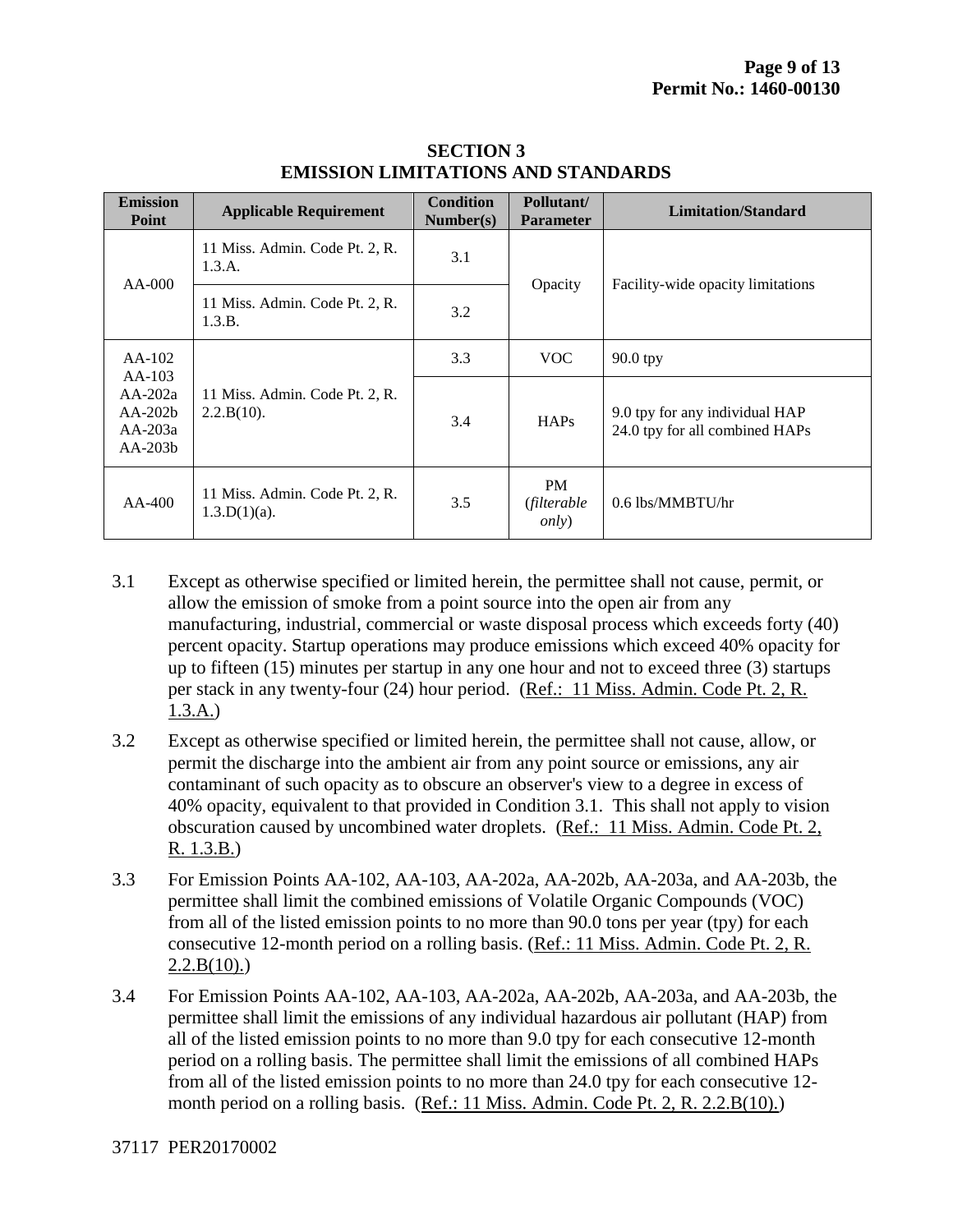3.5 For Emission Point AA-400, the maximum permissible emission of ash and/or particulate matter from each fossil fuel burning installation of less than 10 million BTU per hour heat input shall not exceed 0.6 pounds per million BTU per hour heat input. (Ref.: 11 Miss. Admin. Code Pt. 2, R.  $1.\overline{3}$ .D(1)(a).)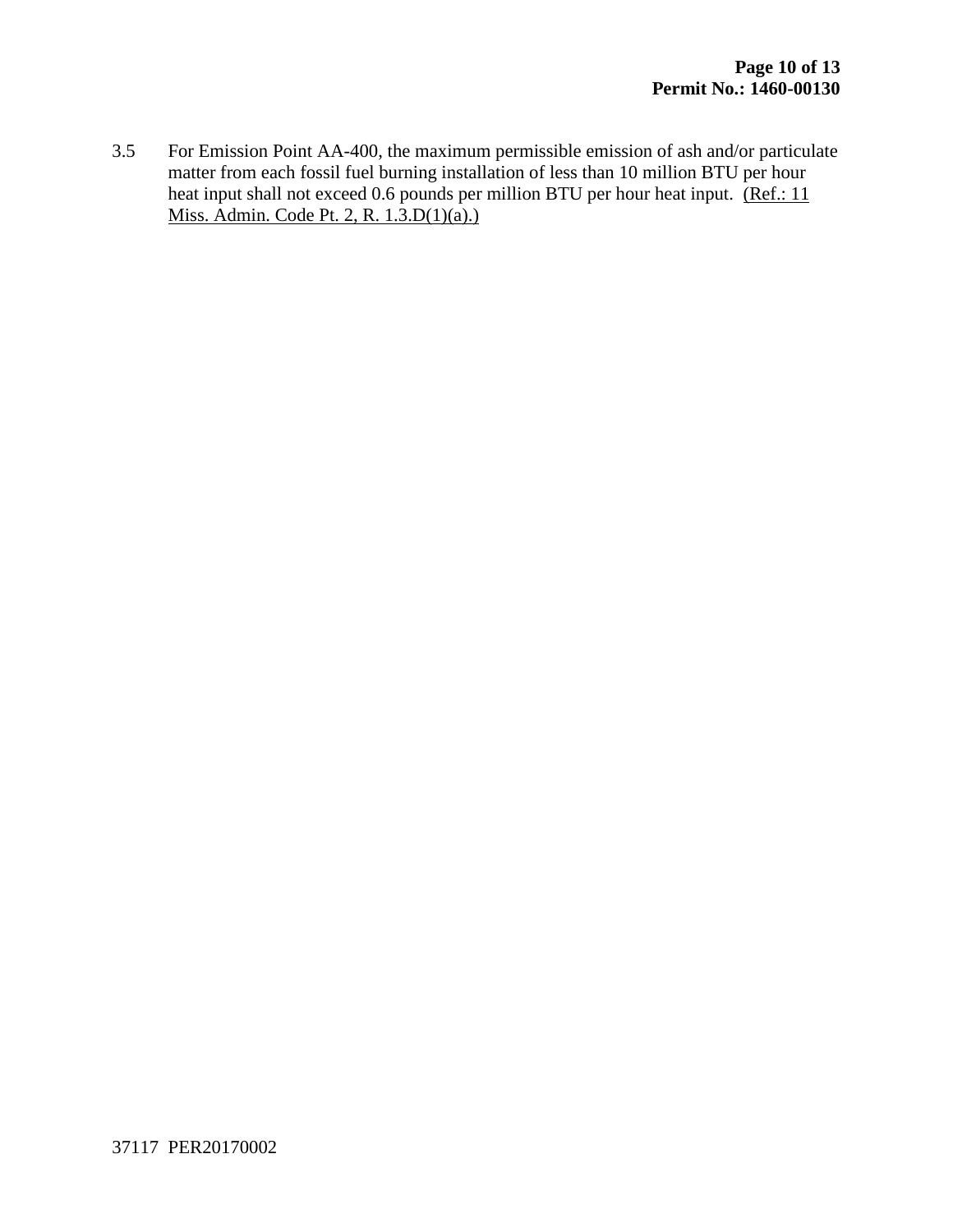#### **SECTION 4 WORK PRACTICES**

| <b>Emission</b><br>Point | <b>Applicable Requirement</b>                | <b>Condition</b><br>Number(s) | Pollutant/<br><b>Parameter</b> | <b>Work Practice</b>                                                                                                                      |
|--------------------------|----------------------------------------------|-------------------------------|--------------------------------|-------------------------------------------------------------------------------------------------------------------------------------------|
| $AA-000$                 | 11 Miss. Admin. Code Pt. 2, R.<br>2.2.B(10). | 4.1                           | $- - -$                        | • Operate associated control equipment<br>at all times during operation<br>• Perform monthly inspections to ensure<br>optimal performance |

4.1 For the entire facility (AA-000), in order to minimize the emissions of airborne pollutants, the permittee shall operate all emissions control equipment at all times during operation. Furthermore, the permittee shall perform monthly inspections of all associated control equipment to ensure that the equipment is functioning optimally. (Ref.: 11 Miss. Admin. Code Pt. 2, R. 2.2.B(10).)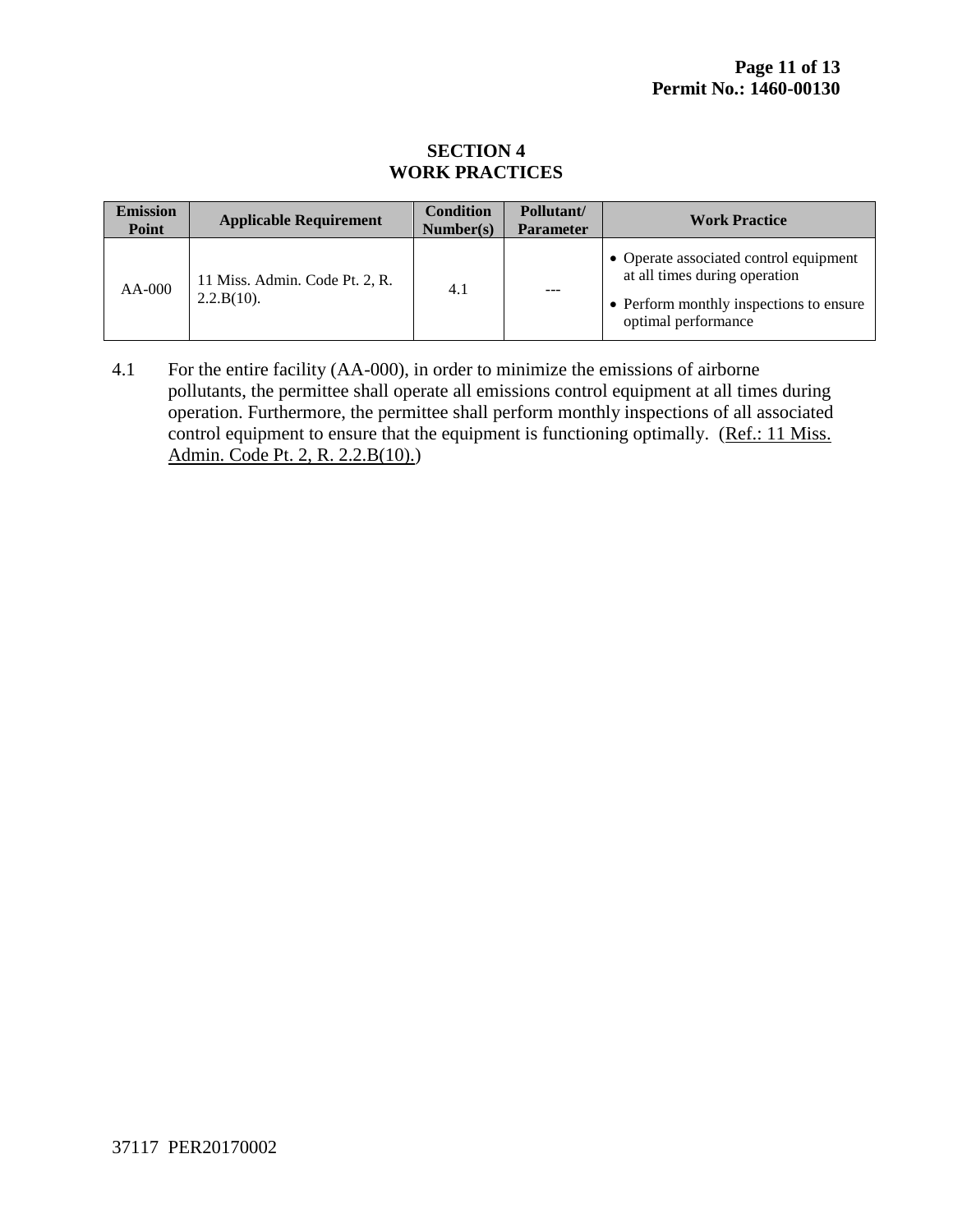| <b>Emission</b><br>Point                                                 | <b>Applicable Requirement</b>                   | <b>Condition</b><br>Number(s) | Pollutant/<br><b>Parameter</b> | <b>Monitoring/Recordkeeping</b><br>Requirement                              |
|--------------------------------------------------------------------------|-------------------------------------------------|-------------------------------|--------------------------------|-----------------------------------------------------------------------------|
| $AA-000$                                                                 | 11 Miss. Admin. Code Pt. 2, R.<br>2.9.          | 5.1                           | Recordkeeping                  | Maintain records for a minimum of 5<br>years                                |
| $AA-102$<br>$AA-103$<br>$AA-202a$<br>$AA-202b$<br>$AA-203a$<br>$AA-203b$ | 11 Miss. Admin. Code Pt. 2, R.<br>$2.2.B(11)$ . | 5.2                           | VOC.<br><b>HAPs</b>            | Monitor and maintain monthly records<br>of all VOC/HAP containing materials |

#### **SECTION 5 MONITORING AND RECORDKEEPING REQUIREMENTS**

- 5.1 The permittee shall retain all required records, monitoring data, supporting information and reports for a period of at least five (5) years from the date of the monitoring sample, measurement, report, or application. Support information includes all calibration and maintenance records, all original strip-chart recordings or other data for continuous monitoring instrumentation, and copies of all reports required by this permit. Copies of such records shall be submitted to MDEQ as required by Applicable Rules and Regulations or this permit upon request. (Ref.: 11 Miss. Admin. Code Pt. 2, R. 2.9.)
- 5.1 For Emission Points AA-102, AA-103, AA-202a, AA-202b, AA-203a, and AA-203b, in order to demonstrate compliance with Conditions 3.3 and 3.4, the permittee shall monitor and record the following for each coating, adhesive, solvent, or other VOC and/or HAP containing material used:
	- (a) The identification of each coating, adhesive, solvent, or other VOC/HAP containing material used and the total number of gallons of each coating, adhesive, solvent, or other VOC/HAP containing material was used on a monthly basis and in each consecutive 12-month period on a rolling basis;
	- (b) The VOC/HAP content (in weight percent) of each coating, adhesive, solvent, or other VOC/HAP containing material. A description of the method used to determine the VOC/HAP content shall accompany this data;
	- (c) The density (in lb/gal) of each coating, adhesive, solvent, or other VOC/HAP containing material used; and
	- (d) The total VOC emission rate in tons per year for each consecutive 12-month period on a rolling basis.
	- (e) The HAP emission rate of each individual HAP and all combined HAPs in tons per year for each consecutive 12-month period on a rolling basis.

(Ref.: 11 Miss. Admin. Code Pt. 2, R. 2.2.B(11).)